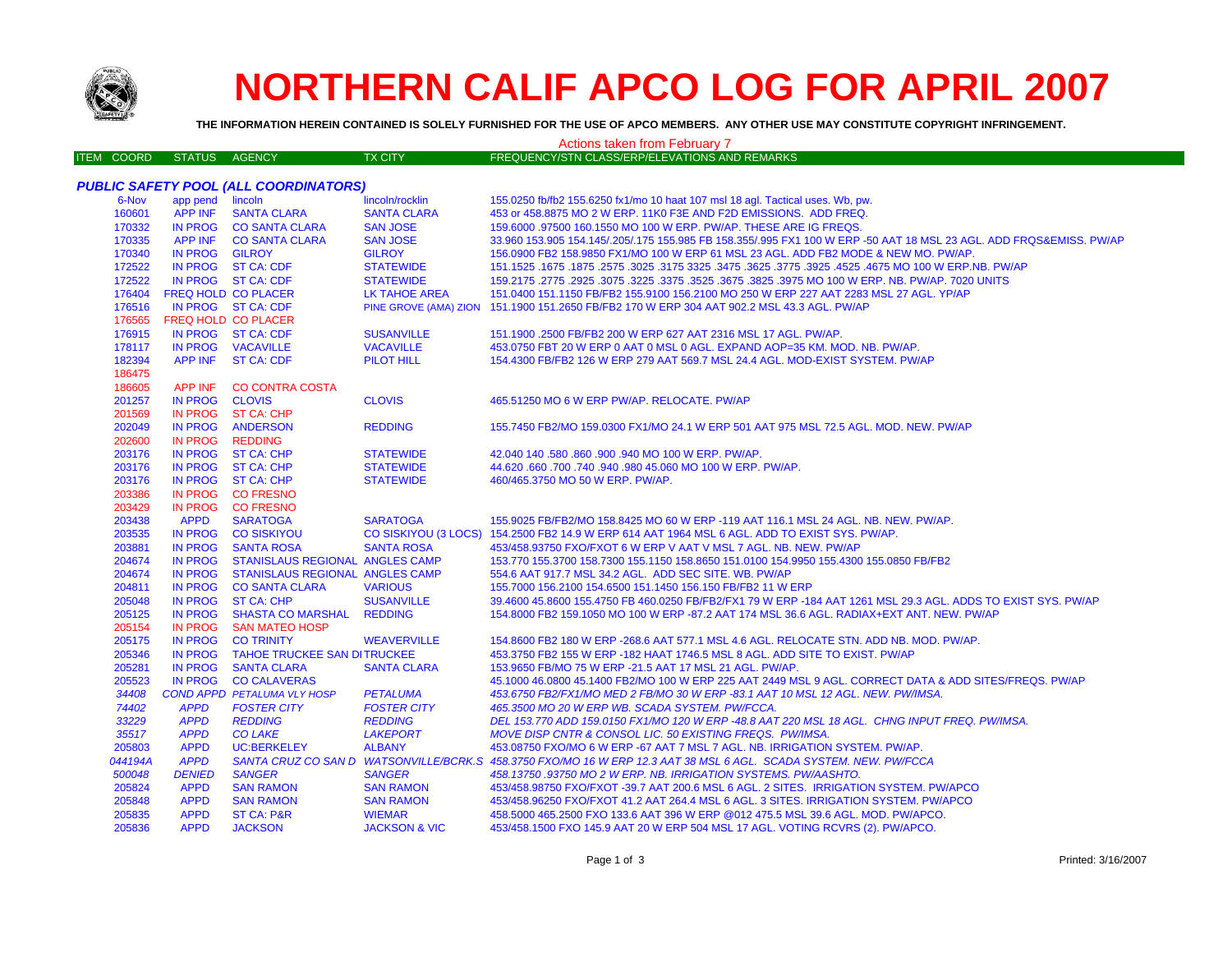| Actions taken from February 7 |               |                             |                      |                                                                                                                     |  |
|-------------------------------|---------------|-----------------------------|----------------------|---------------------------------------------------------------------------------------------------------------------|--|
| <b>ITEM COORD</b>             | <b>STATUS</b> | <b>AGENCY</b>               | <b>TX CITY</b>       | <b>FREQUENCY/STN CLASS/ERP/ELEVATIONS AND REMARKS</b>                                                               |  |
| 205841                        | IN PROG       | <b>ST CA: DGS-OBG</b>       |                      |                                                                                                                     |  |
| 500071                        | <b>APPD</b>   | <b>MADERA</b>               | <b>MADERA</b>        | 453,4000 FB2/MO 60 W ERP 36 AAT 90 MSL 28 AGL. RESTORAL. PW/AASHTO                                                  |  |
| 205858                        | <b>APPD</b>   | ST CA: CHP                  | <b>AUBURN</b>        | 159,0300 FX1 60 W ERP 9.4 AAT 460.9 MSL 11.3 AGL, REARRANGE ANTENNAS, PW/AP                                         |  |
| 500056                        | <b>APPD</b>   | <b>CORDOVA R&amp;P DIST</b> | RANCHO CORDOVA       | 453/458.6500 MO 2 W ERP. NB. IRRIGATION SYSTEM. PW/AASHTO                                                           |  |
| 205885                        | <b>APPD</b>   | ST CA: CHP                  |                      | COLUMBIA/DARDENELLE 460.3000 72.760 FXO 111 W ERP 125.6 AAT 2267 MSL 29 AGL. 3 SITES, PW/AP.                        |  |
| 205888                        | <b>APPD</b>   | <b>SANTA CRUZ</b>           | <b>SANTA CRUZ</b>    | 154.1000 FB2 (EXISTS AS FB) 158.7900 MO 125 W ERP ?? AAT 95 MSL 15 AGL. MOD. PW/AP                                  |  |
| 205889                        | <b>APPD</b>   | <b>ST CA: OES</b>           | <b>BERKELEY</b>      | 153.7550 FB 154.9800 FX1 100 W ERP 122.2 AAT 243.8 MSL 12.2 AGL. CORRECTS COORDS, PW/AP                             |  |
| 36427                         | <b>APPD</b>   | <b>SAN JOSE</b>             | <b>SAN JOSE</b>      | 153,9800 FB/FB2 155,8200 MO 240 W ERP -65.5 AAT 61 MSL 44 AGL. ADD TO EXIST SYS. PW/IMSA.                           |  |
| 205938                        | <b>APPD</b>   | ST CA: CHP                  | <b>CALDECOTT TNL</b> | 154.2800 FB 325 W ERP 122.2 AAT 243 MSL 12.2 AGL. CORRECT MISC SITE DATA. PW/AP.                                    |  |
| 205939                        | <b>APPD</b>   | <b>ST CA: CDF</b>           |                      | LAKESHORE(FRS CO) 151.3850 FB/FB2 159.2700 FX1 96 W ERP 253.6 AAT 2599.6 MSL 18.3 AGL. RELOCATE TO NEW TOWER. PW/AP |  |
| 205944                        | <b>APPD</b>   | <b>SANTA ROSA JC</b>        |                      | WINDSOR/FORESTHILL 460.4000 5500 FB/FB2/FX1/MO 25 W ERP -40 AAT 47 MSL 12.2 AGL. ADD TO EXIST SYS. PW/AP            |  |
| 205950                        | <b>APPD</b>   | <b>CO MONTEREY</b>          |                      |                                                                                                                     |  |
| 205973                        | IN PROG       | YOLO CO                     | YOLO CO              | 156,0150 155,1450 MO 120 W ERP. WB/NB. ADDS MO FREQS, PW/AP                                                         |  |
| 205972                        | IN PROG       | ST CA: DOT                  | KLAMATH (DN CO)      | 453/458.0250 .7000 FXO 90 W ERP 756.5 AAT 1299.4 MSL 15.2 AGL, LINKS, NB, PW/AP                                     |  |
| 38170                         | APPD          | MANTECA                     | MANTECA              | DEL 460.1000 ADD 453.81250 FB2/FX1/MO 100 W ERP 38.5 AAT 10 MSL 39.6 AGL. NB. PW/IMSA.                              |  |
| 511060                        | APPD          | CI/CO SAN FRANCISCO         | TRACY/GROVELAND      | 15 FREQUENCIES 453 MHZ 35 W ERP FBT. GPS-RTK. PW/AASHTO                                                             |  |
| 206069                        | IN PROG       | ST CA: DOT                  | <b>SHAVER LAKE</b>   | 460/465.3500 .36250 FXO 50 W ERP 556.6 AAT 2291 MSL 45.7 AGL.CONTROL LINKS. BIG CREEK/TOLL HOUSE & SHAVER LK PW/AP  |  |
| 033229                        | APPD          | REDDING                     | <b>REDDING</b>       | 159.0750 FX1/MO 120 W ERP -48.8 AAT 220 MSL 18 AGL. DEL 153.770 WB. MOD. PW/IMSA.                                   |  |
| 038538                        | APPD          | CO DEL NORTE                | <b>CRESCENT CITY</b> | 154.0850 FB/MO 40 W ERP -47.7 AAT 12 MSL 13.7 AGL. RELOCATE. WB. PW/IMSA.                                           |  |
| 500189                        | APPD          | CHOWCHILLA                  | <b>CHOWCHILLA</b>    | 453/458.03750 MO 2 W ERP. NB. NEW. PW/AASHTO.                                                                       |  |
| 206184                        | <b>WDRN</b>   | CO DOUGLAS (NV)             | <b>MARKLEVILLE</b>   | 155,7150 FB2/MO ?? FX1/MO 11.4 W ERP 715 AAT 2732 MSL 14 AGL, NEW, PW/AP                                            |  |
| 530011                        | APPD          | TAHOE MTN RESORTS           | <b>TRUCKEE</b>       | 453,000 FB2/MO 100 W ERP -161 AAT 1828 MSL 11 AGL. NB. IG/EWA                                                       |  |
| 037049                        | <b>APPD</b>   | <b>CO MONTEREY</b>          | SALINAS              | 154.3700 FB/MO 156.015 FX1                                                                                          |  |
| 206217                        | <b>APPD</b>   | CO MERCED                   | CO MERCED            | 154.8900 MO 2475.0 453/458.7000 MO 6W ERP (BOMB ROBOT). RESET CENTER OF AOP. PW/AP                                  |  |

#### *470-512 MHz POOL*

| mar 07 | app pend    | fairfield                  | fairfield         | ???.????? Fb/fb2/fx1/mo 200 w erp ??? Aat ??? Msl ?? Agl. Add PD chnl. Pw/ap                    |
|--------|-------------|----------------------------|-------------------|-------------------------------------------------------------------------------------------------|
| mar 07 | app pend    | fairfield                  | fairfield         | ???.????? Fb/fb2/fx1/mo 200 w erp ??? Aat ??? Msl ?? Agl. Add FD chnl. Pw/ap                    |
| 202214 | IN PROG     | <b>CO MARIN</b>            | <b>BODEGA</b>     | 483,9500 .3750 484,8750 490,8000 488,9750 489,3250 .7000 490,1000 .3750                         |
|        |             | <b>CONTINUES</b>           |                   | FB/FB2 200 W ERP 39 AAT 218 MSL 30 AGL, ADD TO EXIST, YP/AP.                                    |
| 202278 | IN PROG     | <b>CO MARIN</b>            | CO MARIN & SONOMA | 483.6525 .1750 485.6250 484.2000 489.8500 FB2/MO 200 W ERP 566 AAT 745 MSL 60.7 AGL. NEW. PW/AP |
| 201279 | IN PROG     | CO CONTRA COSTA            | <b>ORINDA</b>     | 482,7250 489,2500 490,0500 FB8/MO 33 W ERP 487 AAT 583 MSL 43 AGL, PW/AP                        |
| 201289 | IN PROG     | CO CONTRA COSTA            | <b>MARTINEZ</b>   | 482,5750 483,0000 483,4000 483,7750 FB8/MO8 137 W ERP 239 AAT 273 MSL 36.6 AGL, PW/AP, NEW,     |
| 202293 | IN PROG     | <b>CO MARIN</b>            |                   |                                                                                                 |
| 35350  | <b>APPD</b> | <b>HAYWARD</b>             | <b>HAYWARD</b>    | 482.63750 .66250 FB2 164 W ERP 94.3 AAT 369 MSL 15 AGL. ADD SITE TO SYSTEM. PW/IMSA             |
| 101029 | APPD        | MOBILE RELAY ASSOC         | GLEN ELLEN (SON)  | 483.73750 FB6/MO 500 W ERP 505 AAT 695 MSL 28 AGL. ADD FREQ IG/EWA                              |
| 131101 | APPD        | MOBILE RELAY ASSOC         | LIVERMORE         | 483.36250 FB6/MO 200 W ERP 126 AAT 335 MSL 39.6 AGL. ADD FREQ. MOD. NB. IG/EWA                  |
| 134045 | APPD        | MOBILE RELAY ASSOC         | <i>LIVERMORE</i>  | 483.56250 FB6/MO 400 W ERP 126 AAT 335 MSL 39.6 AGL. ADD FREQ MOD. WB/NB. IG/EWA.               |
| 154232 | <b>APPD</b> | MOBILE RELAY ASSOC FAIRFAX |                   | 483.78750 FB6/FX1T/MO6 1000 W ERP 612 AAT 762 MSL 15 AGL. NB. IG/EWA.                           |
|        |             |                            |                   |                                                                                                 |

### *800 MHz PUBLIC SAFETY (GP, YP, GF, YF) & Comml Users*

| dec 06 | app pend       | uc: berkeley                          | berkeley                 | 867.8750 868.2125 mo 5 w erp. Gp/ap. Add ht channels.                                               |
|--------|----------------|---------------------------------------|--------------------------|-----------------------------------------------------------------------------------------------------|
| dec 06 | app pend       | uc: davis                             | davis                    | 868.8625 866.1750 mo 5 w erp. Gp/ap. Add ht channels.                                               |
| 176408 |                | FREQ HLD ST CA: P&R                   | <b>PINE GROVE (ZION)</b> | 856.7375 858.7625 FB/FB2/FX1/MO 184 W ERP 282.9 AAT 902 MSL 43.3 AGL. ADD 2N CHNL MINOR MODS, GP/AP |
| 180044 | <b>APP INF</b> | <b>CO NAPA</b>                        | <b>BERRYESSA PK</b>      | 856,96250 FB 280 W ERP 647.2 AAT 932 MSL 6.1 AGL, ADD TO EXIST, GP/AP, MOB DATA,                    |
| 181958 | <b>APP INF</b> | <b>OAKLAND</b>                        | <b>OAKLAND</b>           | 858.93750 FB2/FX1/MO 105 W ERP -3 AAT 91.4 MSL 18.9 AGL. ADD NEW FREQ. PW/AP                        |
| 202627 | IN PROG        | <b>STOCKTON</b>                       | <b>STOCKTON</b>          | 856.23750 859.48750 FB/FB2/MO 75 W ERP 40.3 AAT 5.8 MSL 122 AGL. EXIST, ADD SITE, GP/AP             |
| 203621 | <b>IN PROG</b> | ST CA: P&R                            |                          |                                                                                                     |
| 205647 | IN PROG        | <b>ST CA: P&amp;R</b>                 | <b>HOLLISTER</b>         | 855.48750 856.93750 FB/FX1 49 W ERP 85.3 AAT 456 MSL 4.6 AGL, ADD TO SYSTEM, GP/AP                  |
| 205648 | <b>IN PROG</b> | ST CA: DOT                            | <b>SHAVER LAKE (FRS)</b> | 856.76250 857.76250 FB/FB2/FX1 90 W ERP 555.3 AAT 2074.8 MSL 25.9 AGL. ADD TO SYS. GP/AP            |
| 205770 | IN PROG        | ST CA: DOT                            | <b>MODESTO</b>           | 857.76250 FB/FX1 75 W ERP 12.5 AAT 24.4 MSL 9.1 AGL, ADD 2ND SITE CHNG FREQS. GP/AP                 |
| 61205  | <b>APPD</b>    | LODI UNIFIED SCH DIST LODI (BEAR MTN) |                          | 855.18750 860.68750 FB2/FX1/MO 300 W ERP 523 AAT 834.5 MSL 46 AGL. CHNG SVC CODE TO YJ/IMSA.        |
| 205782 | <b>APPD</b>    | <b>ST CA: DOT</b>                     | BRADLEY/COALINGA         | 856.76250 859.98750 FB/FB2/FX1 318 W ERP 534 AAT 1209.1 MSL 21.3 AGL, ADD TO SYSTEM, GP/APCO        |
| 205856 | IN PROG        | <b>ST CA: P&amp;R</b>                 | <b>LA HONDA</b>          | 858,93750 FB/FX1 55 W ERP -182.9 AAT 152 MSL 9 AGL. ADD FREQ TO SYS. GP/AP.                         |
| 206060 | APPD           | CO MONTEREY                           | CO MONTEREY              | 856.71250 FB2/MO 100 W ERP 758 AAT 1042 MSL 55 AGL. 6 SITES. ADD NEW FREQ. GP/AP.                   |